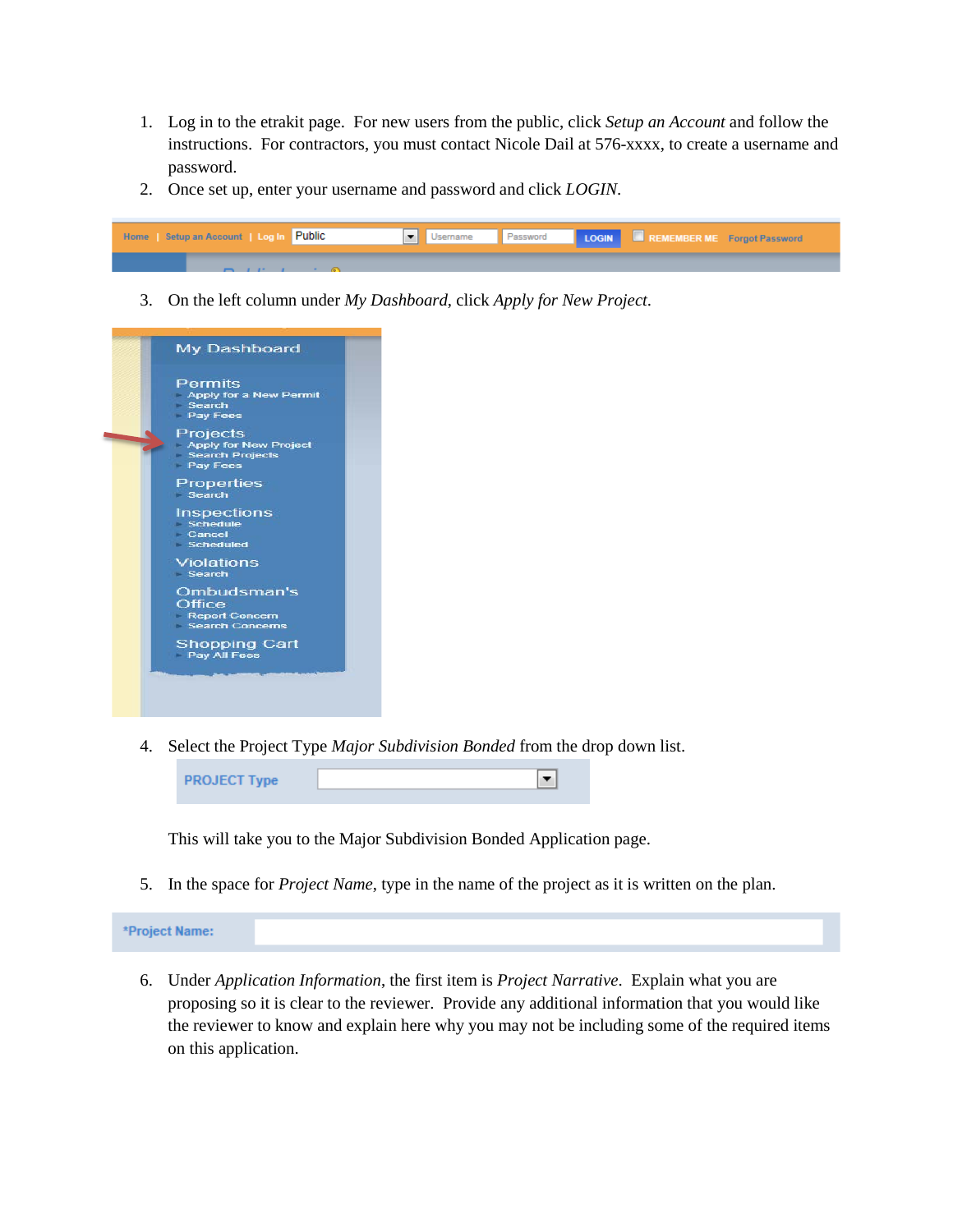

7. Tax map numbers should be entered in the format of #####-##-##. If there are multiple parcels, separate each tax map number with a comma.



8. # of new lots created- If one existing parcel is being subdivided into 10 lots then the # of new lots created is 9. (This is important for calculating the correct fees.) Enter this number here.

9. # of acres- Enter the total number of acres shown on the plat in numerical form. For example, 12.34.

# OF ACRES:

10. PDF Bonded Plat Uploaded- Check the box to confirm that you have uploaded the bonded plat (in .pdf format) for review. The upload function is further down the application page.



11. Water Info Uploaded- Check the box to confirm that you uploaded the DHEC Permit to Construct for Water or DHEC approval for on-site wells.

| <b>WATER INFO</b> |  |
|-------------------|--|
|                   |  |
| <b>UPLOADED:</b>  |  |
|                   |  |

12. Sewer Info Uploaded- Check the box to confirm that you uploaded the DHEC Permit to Construct for Sewer or DHEC approval for on-site septic tank.

| <b>SEWER INFO</b> |  |
|-------------------|--|
|                   |  |
| UPLOADED:         |  |
|                   |  |

13. Under the **Location** heading, select Search by TMS#. Then type in the tax map number for the parcel, in the format #####-##-##, and click the Search button.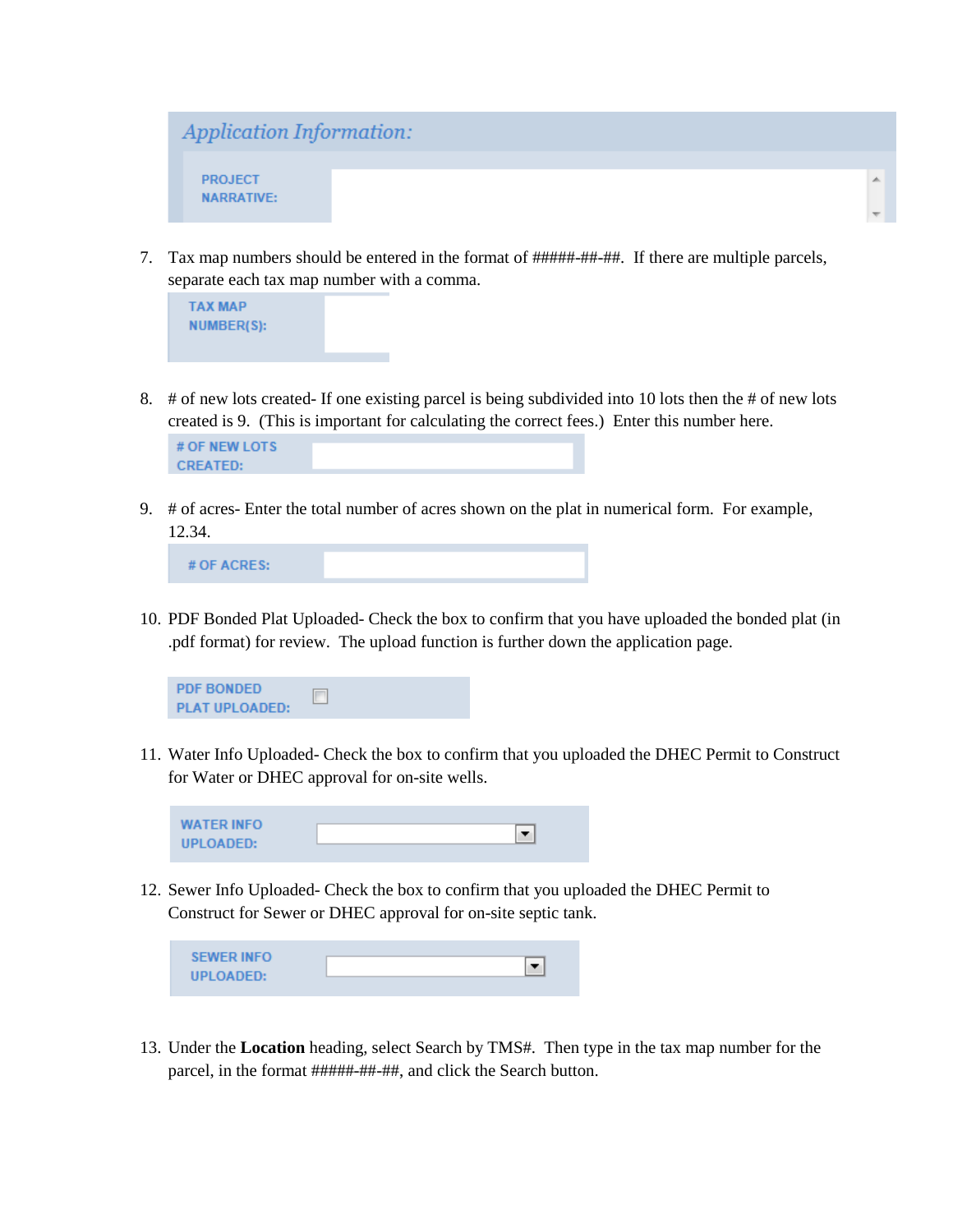| Location                                       |               |
|------------------------------------------------|---------------|
| Enter all or part of the TMS# and press search |               |
| Search By<br>$TMS#$ - 11401-02-02              | <b>SEARCH</b> |
|                                                |               |

After clicking Search, a list of tax map numbers will appear. Click on the correct parcel.

| Enter all or part of the TMS# and press search |               |
|------------------------------------------------|---------------|
| <b>Search By</b><br>TMS#<br>11401-01-01<br>▼   | <b>SEARCH</b> |
| Select address below                           |               |
| R11401-01-01 - 1340 SUMTER ST - PARCEL         |               |
|                                                |               |
|                                                |               |
| Click on this parcel number.                   |               |
|                                                |               |
|                                                |               |

14. Only click this box if you are the property owner of record.

|   | <b>Your Relation to this Project</b>                                  |
|---|-----------------------------------------------------------------------|
| m | <b>Property Owner</b><br>Check this box if you are the Property Owner |

15. Uploading attachments. You can upload all of your documents here. The plat must be in the dwg format. Each document's content should be specified in the filename. For example, "Smith Minor Subdivision plat.dwg". Use the description box to further describe each attachment.